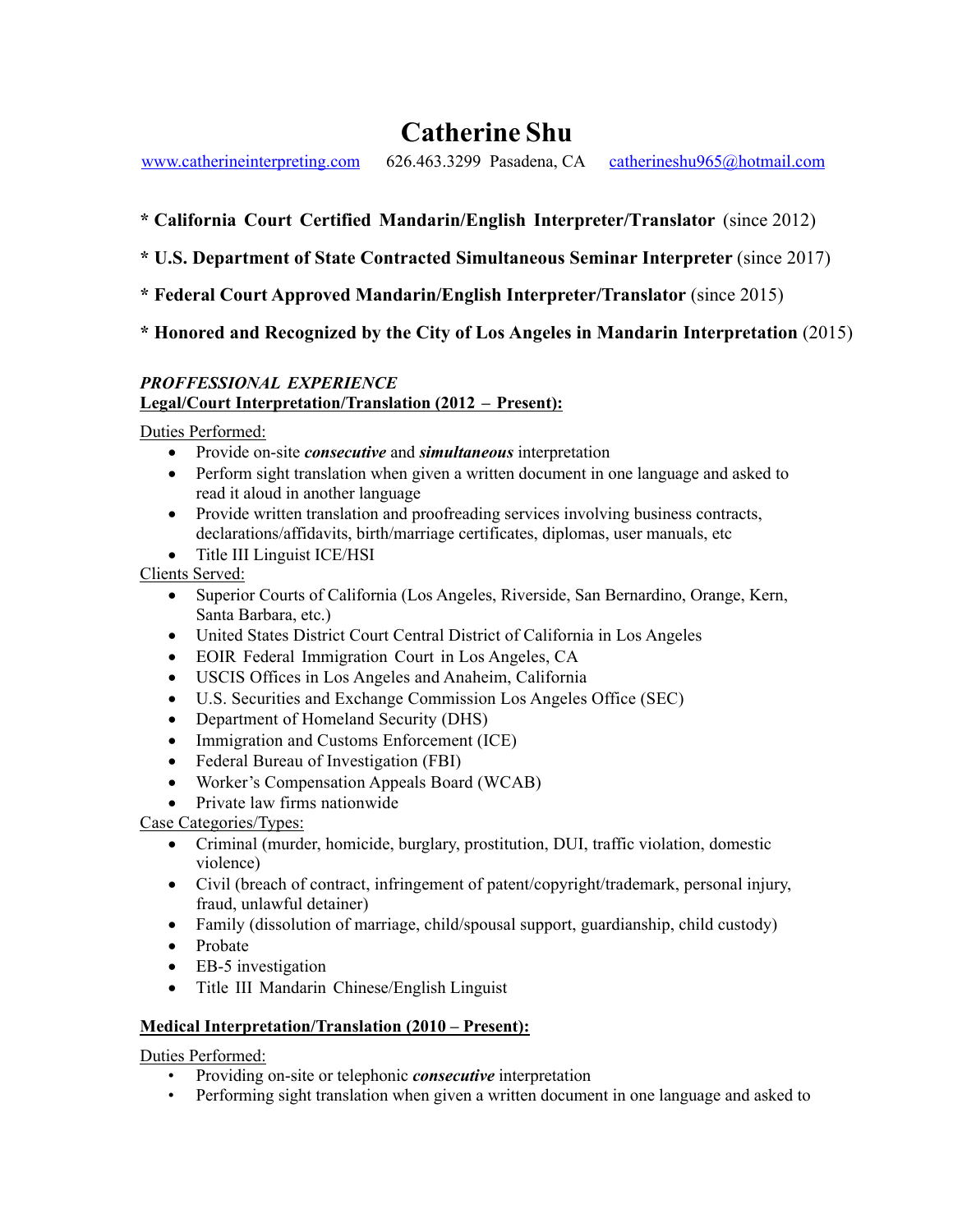read it aloud in another language

- Written translations include diagnosis, doctor notes, medical records, etc.
- Clients Served:
	- Hospitals
	- Physicians' Clinics
	- 911 Emergency Services
	- Paramedics

Cases Involved:

- QMEs/AMEs
- Psychological Evaluations
- Emergency/Paramedics assistance
- Doctor visits (OBGYN, Pediatrics, Oncology, Orthopedics, Dentals, Psychology, etc.)

#### **Conference/Academics/Special Events:**

- Simultaneous Interpreter, 2020 Los Angeles County COVID-19 Daily Press Conference
- Simultaneous Interpreter, 2019 Fudan University EMBA Program @UC Berkeley, CA
- Consecutive Interpreter, 2019 Herbalife Nutrition New Gold Service Provider Recognition Event, Los Angeles, CA
- Simultaneous Interpreter, 2019 Qualcomm Connectivity, Networking and IoT Day Conference, San Diego, CA
- Simultaneous Interpreter, U.S. State Department 2-Week Program on Electoral Integrity 2019
- Simultaneous Interpreter, U.S. State Department 3-Week Program on Intellectual Property 2019
- Simultaneous Interpreter, U.S. State Department 3-Week Program on Traditional/New Media in the Digital Age 2019
- Designated Interpreter for Fashion Designer Tom Ford, interviewed by Harper's Bazaar Taiwan, Harper's Bazaar China, Esquire China 2019, Los Angeles, CA
- Simultaneous Interpreter, 2-Day Google Marketing Live 2019, San Francisco, CA
- Simultaneous Interpreter, US State Department 3-Week Program/Labor Relations 2019
- Simultaneous Interpreter, Jeunesse 3-Day Lead Conference, Hollywood, CA
- On-Stage Interpreter, WeWork Creator Awards 2019 Global Finals, Los Angles, CA
- Simultaneous Interpreter, 4-DayWeWork Global Summit 2019, Los Angeles, CA
- Simultaneous Interpreter, China-American Film Summit 2018, Los Angeles, CA
- Simultaneous Interpreter, DEG Fall Member Conference 2018, Los Angeles, CA
- Simultaneous Interpreter, Global Study Program for Chinese CEOs 2018, USC
- Consecutive Interpreter, U.S. State Department 3-Week Program on IPR Protection/Enforcement 2018
- Simultaneous Interpreter, ASU-GSV Summit 2018, San Diego, CA
- Simultaneous Interpreter, U.S. State Department 3-Week Program on Food Safety 2018
- Simultaneous Interpreter, 2-Day Academy of Osseointegration Dental Conference 2018
- Simultaneous Interpreter, US State Department 3-Week Program on Aviation 2017
- Simultaneous Interpreter, Jilin Provincial Culture Week 2017